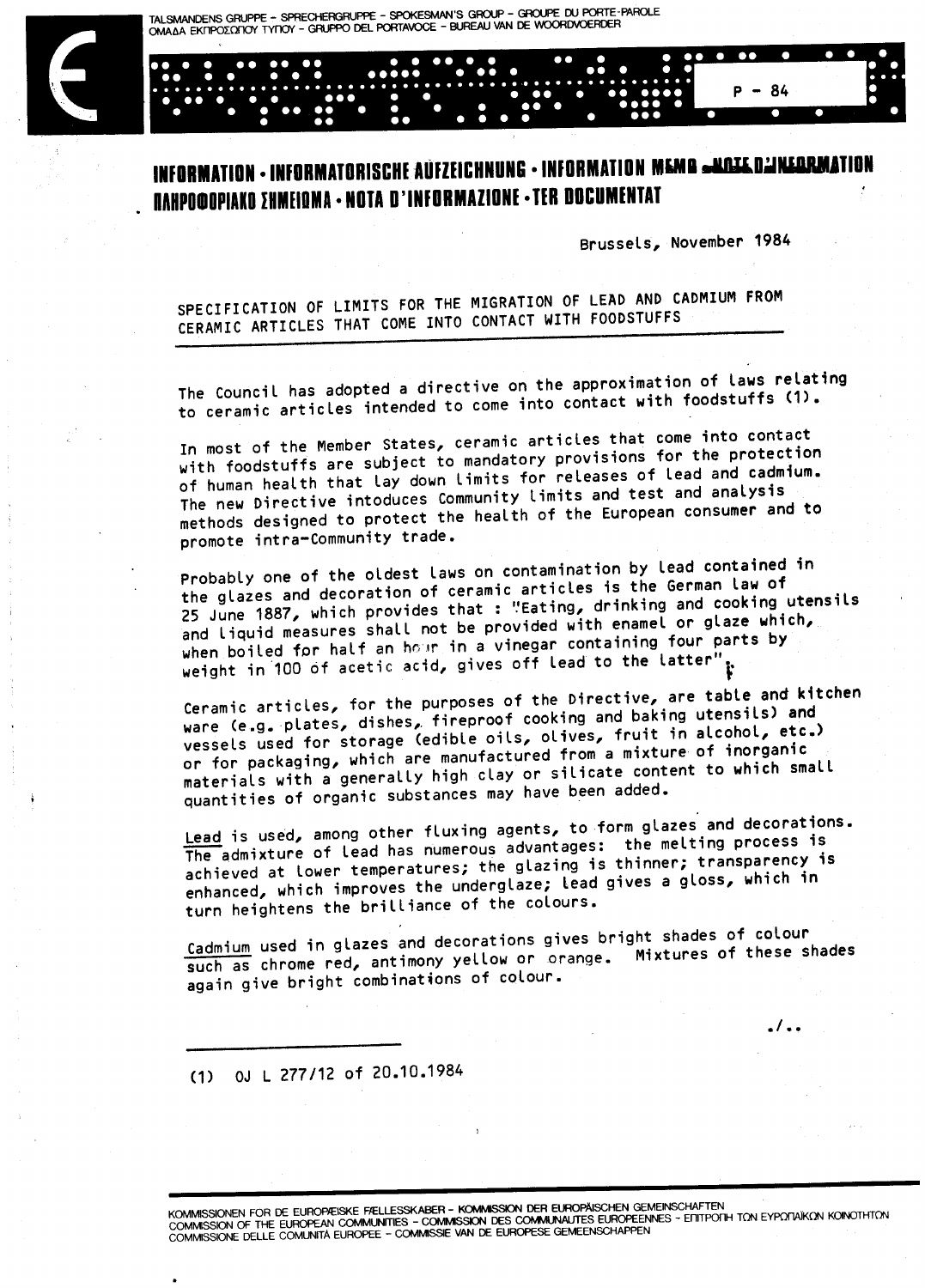The limits laid down in the Directive are applicable to three categories of ceramic articles:

Category I : Articles that can or cannot be filled, having a depth not exceeding 25 mm

Lead 0.8 mg/dm<sup>2</sup>  $\overline{c}$ cadm. 0.07 mg/dm

Ħ

Category II : Articles that can be filled, such as pots, dishes, etc., irrespective of their depth

Lead 4.0 mg/l cadm. 0.3 mg/l

Cooking and baking utensils; Category III: packaging and storage vessels having a capacity of more than 3 l

> lead 1.5 mg/l cadm. 0.1 mg/l

> > ١,

 $\{ \}$ 

## migration

The determination of lead and cadmium/must be performed at a temperature of 22  $\div$  2°C for a duration of 24 + 0.5 hours with the use of a test liquid consisting of 4% (v/v) acetic acid in a freshly prepared aqueous solution.

This Directive was notified to the Member States on 17 October 1984. The national laws must be amended to comply with its provisions in order that trade in ceremic articles may be permitted in 1987 and that from 1989 onwards any ceramic articles that do not conform to the limits laid down may no longer be sold.

The Directive also provides that within a period of three years limits shall be laid down for ceramic articles that come into contact with the mouth. Within the same period, moreover, there is to be a study of test methods and of toxicological and technological data that might result in a lowering of the limits.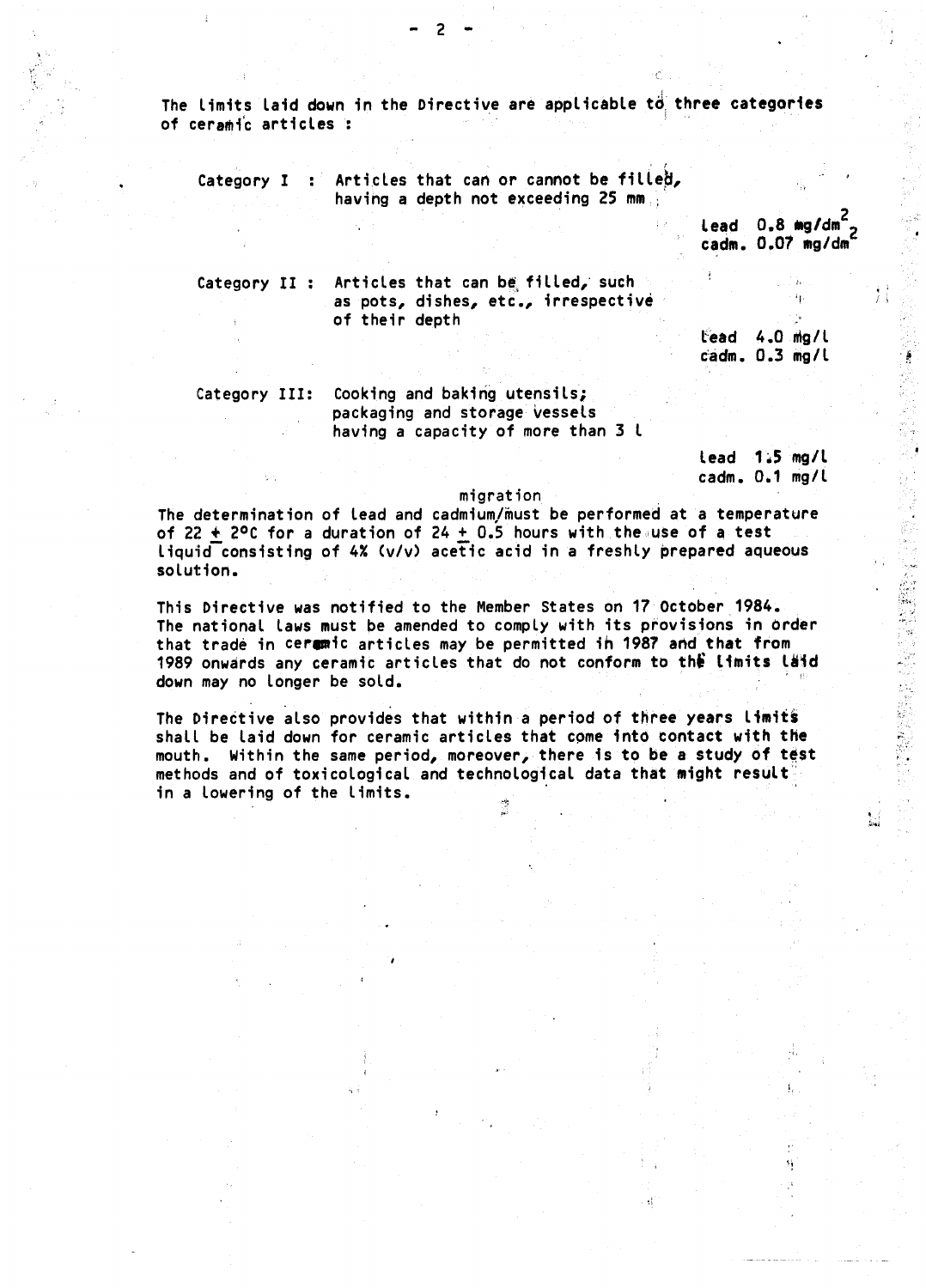TALSMANDENS GRUPPE - SPRECHERGRUPPE - SPOKESMAN'S GROUP - GROUPE DU PORTE-PAROLE OMAAA EKITPOZOTOY TYTIOY - GRUPPO DEL PORTAVOCE - BUREAU VAN DE WOORDVOERDER

## INFORMATION - INFORMATORISCHE AUFZEICHNUNG - INFORMATION MEMO - NOTE D'INFORMATION *DAHPO@OPIAKO ∑HMEIOMA • NOTA D'INFORMAZIONE • TER DOCUMENTATIE*

Bruxelles, novembre 1984.

-84

FIXATION DES VALEURS LIMITES DES CESSSIONS DE PLOMB ET DE CADMIUM DES OBJETS CERAMIQUES DESTINES A ENTRER EN CONTACT AVEC LES DENREES ALIMENTAIRES

Le Conseil a adopté une directive relative au rapprochement des législations des Etats membres en ce qui concerne les objets céramiques destinés à entrer en contact avec les denrées alimentaires (1).

Dans la plupart des Etats membres, les objets céramiques destinés à entrer en contact avec des denrées alimentaires sont soumis à des dispositions impératives visant à protéger la santé humaine, relatives à la limitation des quantités de plomb et de cadmium extractibles. La directive précitée introduit des valeurs limites ainsi que des méthodes d'essai et d'analyse communautaires destinées à protéger le consommateur européen contre les risques pour la santé et à favoriser Les échanges intracommunautaires.

L'un des textes les plus anciens sur la contamination par le plomb pontenu dans les glaçures et décors des objets céramiques devrait être la loi allemande du 25 juin 1887 qui stipule : "La vaisselle de table et de cuisine ainsi que les mesures de capacité ne peuvent pas .... être revêtus d'émail ou de glaçure qui cède du plomb à de l'acide acétique à 4% (p/p) en solution aqueuse portée à ébullition pendant 30 minutes ".

Par objet céramique au sens de la directive, on entend la vaiselle de table et de cuisine telle que les assiettes, les plats, la vaisselle résistant au feu et aux températures élevées, les récipients de stockage (par exemple hujle de table, olives, fruits dans l'alcool) ou matériaux d'emballage fabriqués à partir d'un mélange de matières inorganiques d'une teneur généralement élevée en argile ou en silicate auxquels sont ajoutés éventuellement de faibles quantités de matières organiques.

Le plomb est utilisé avec d'autres fondants pour les glacures et décors. Le mélange avec du plomb procure de multiples avantages : le processus de vitrification est obtenu à basses températures, la glaçure est plus fluide, la transparence est accrue, ce qui pésente un avantage pour le décor peint sous la glaçure, le plomb donne du brillant qui à son tour rend les couleurs plus lumineuses.

L'utilisation de cadmium dans les glaçures et les décors donne des tons plus lumineux par exemple rouge de chrome, jaune d'antimoine, orange. Les mélanges de ces tons donnent à leur tour des coloris composés plus lumineux.

(1) L 277/12 du 20.10.84